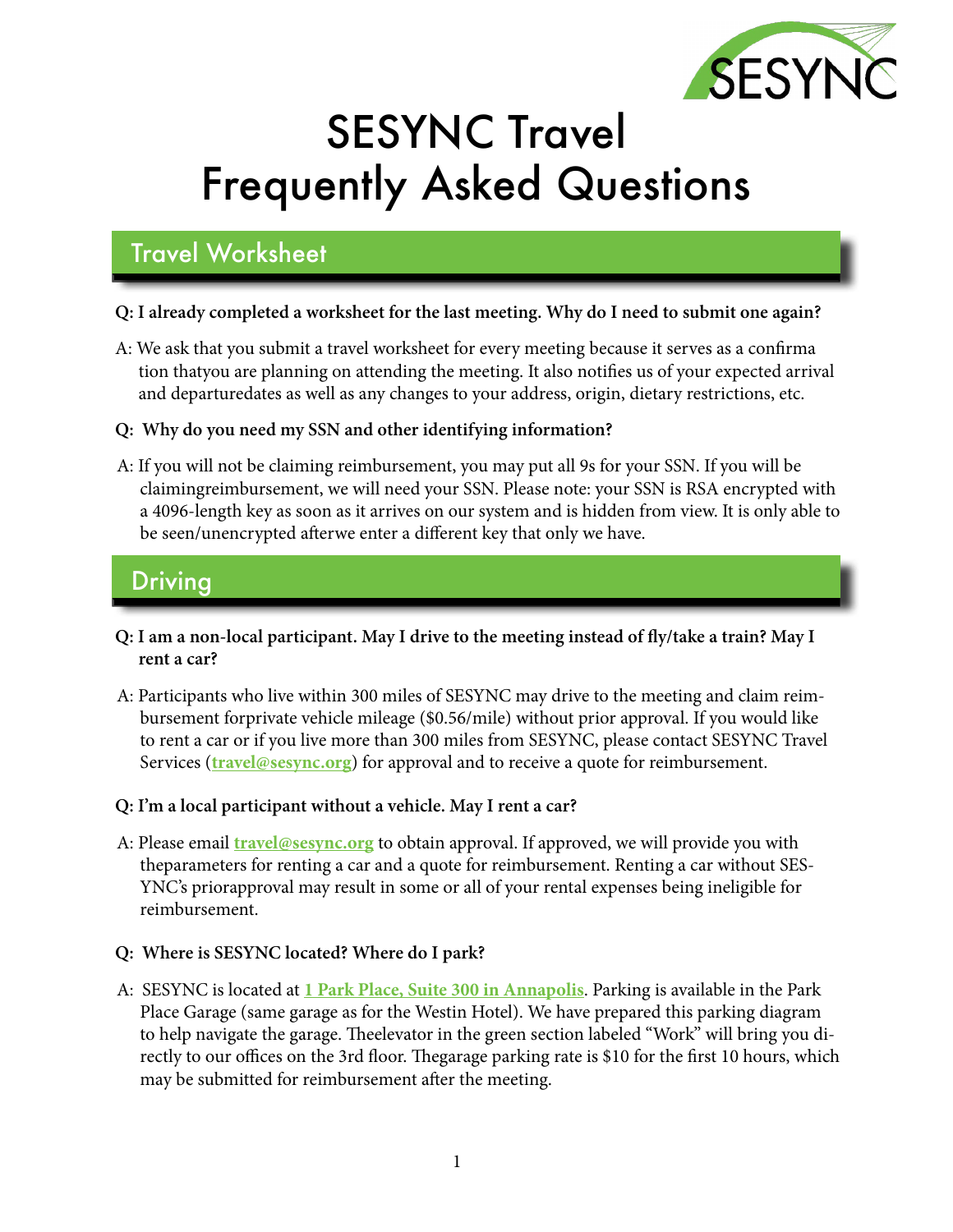# Air/Rail

### **Q: How do I book my flight/train tickets? Is this directly paid by SESYNC?**

- A: Please contact our travel agency, Globetrotter Travel, to book your flight/train tickets. They will ensurethat your travel plans fall within our Travel Policies and we will directly pay for your fare. Globetrotter may be reached at (866) 235-5467 or **[travel@globetrottermgmt.com](mailto:travel@globetrottermgmt.com)**. You will need toprovide them with the profile name: SESYNC/UMD and the Trip #: (see Travel Information email). Theywill also need your date of birth, full name as it appears on your ID/passport, and a contact number toissue the tickets.
- **Q: I would prefer to fly on a specific airline. Do I have to use a U.S.-flagged carrier?**
- A: We try accommodate specific airline requests as long as they are reasonably priced compared to similar flights on other airlines. Note, since SESYNC is a federally funded center, we are required by the Fly America Act to use U.S. carriers unless there is an applicable Open Skies exception. Please email **[travel@sesync.org](mailto:travel@sesync.org)** for more information before purchasing any airfare on a non-U.S. carrier.

### Extended/Multi-Destination Travel

### **Q: I'd like to extend my stay in the area to visit family/friends or sightsee. How is this handled?**

A: Per our Travel Policies, SESYNC will cover up to the cost of roundtrip flights between your home and SESYNC on the meeting travel dates (typically the day before and after the meeting). As long as your requested itinerary is the same price or cheaper, it won't be an issue. If it's more expensive, you will be responsible for the difference in fare. Globetrotter is able to price out the comparison quote for you, so please contact them to book your flights. They can also split the cost of the ticket for an additional \$24 service fee. Otherwise, you will need to purchase the tickets yourself and claim reimbursement for the comparison amount after the meeting. Original receipts and copies of your boarding passes will be required to reimburse your airfare.

#### **Q. I need to be at a destination other than my home before/after the meeting. How is this handled?**

A. Please refer to the answer above. Please contact **[travel@sesync.org](mailto:travel@sesync.org)** if another institution is partially funding your multi-destination trip. We will work with you/the other institution to determine which expenses are covered by SESYNC.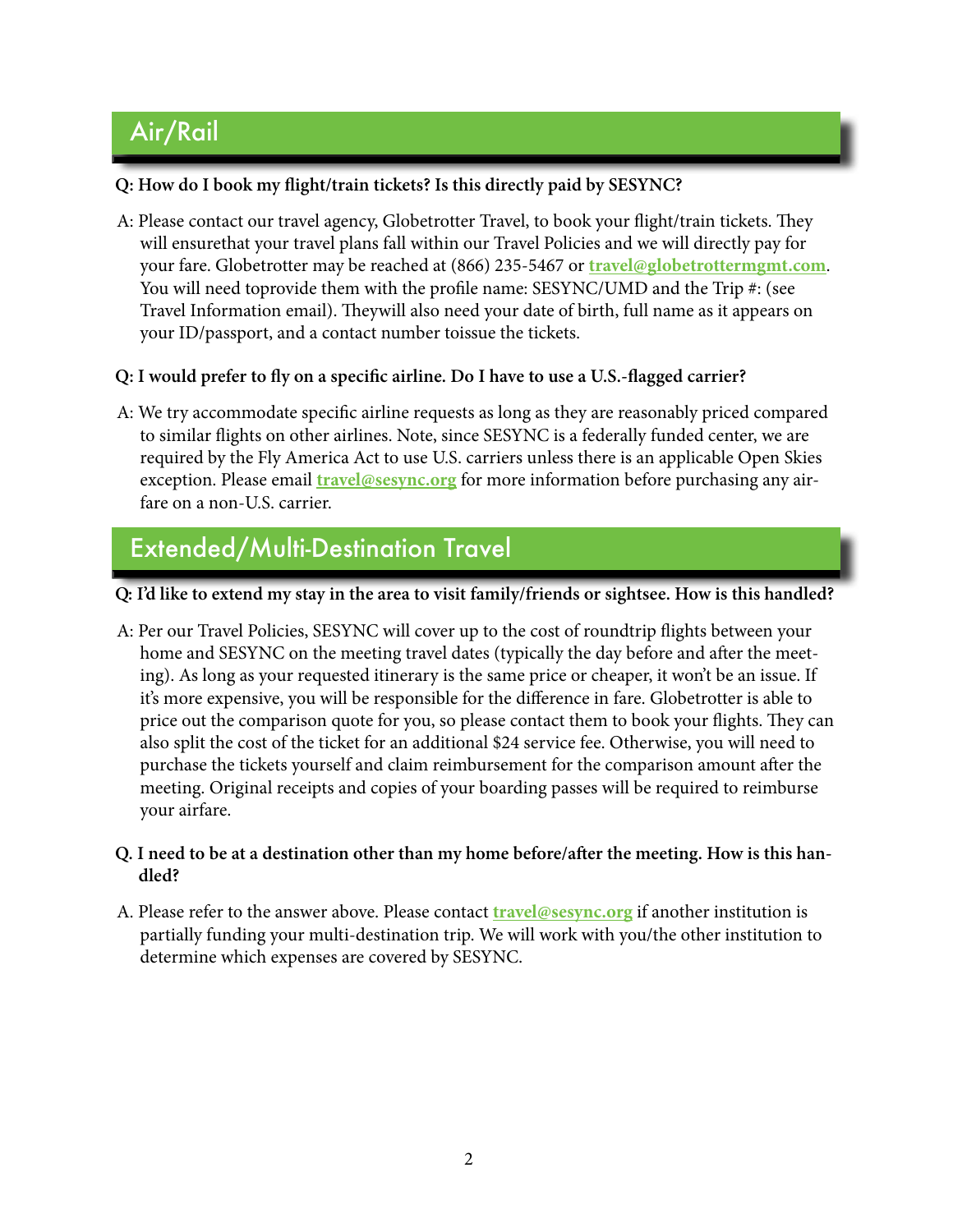# Lodging

#### **Q: How do I book my hotel room? Is this directly paid by SESYNC?**

A: SESYNC has secured a block of rooms for your group at a hotel near our office. We will make your reservation using the dates requested on your online Participant Travel Worksheet and forward the confirmation number 2–3 weeks prior to the meeting. The hotel will bill SESYNC for your room and tax charges. You will be responsible for any incidentals. Please email travel@sesync.org if you would like to pay for your room and we will inform the hotel.'d like to extend my stay in the area to visit family/friends or sightsee. How is this handled?

#### **Q: I'm a local participant. May I stay at the hotel?**

A: Local participants who live at least 30 miles from SESYNC and aren't affiliated with the University of Maryland are allowed to stay at the hotel. You may arrive the day the meeting begins and depart on the last day of the meeting.

# Ground Transportation

**Q: How do I get from the airport to the hotel/SESYNC? How much will SESYNC reimburse?**

A: You are responsible for arranging your own ground transportation to/from Annapolis, "SES-YNC." SESYNC will reimburse you up to the following amounts: **\$70 to/from BWI, \$105 to/ from DCA, \$165to/from IAD.** These amounts are based on average cab fare, with the exception of IAD. For transportto/from IAD, we recommend booking a non-stop shuttle with SuperShuttle **[\(www.supershuttle.com\)](https://www.supershuttle.com/)**. Alternatively, other participants have had success with non-stop services like Uber or Lyft, which are less than our reimbursement limits. Please note, car services or limousines are not reimbursable expenses and receipts must show a direct connection to/from Annapolis "SESYNC."

Additional stops along your route to/from SESYNC are not reimbursable expenses.

#### **Q: If I share a ride with another participant, how should payment and reimbursement be handled?**

A: If you share a cab, SESYNC will reimburse whomever paid the full amount, even if it exceeds the reimbursement caps stated in our Travel Policies. Please note on the form who you shared the cab with. The non-paying persons should not claim that expense on their reimbursement form.